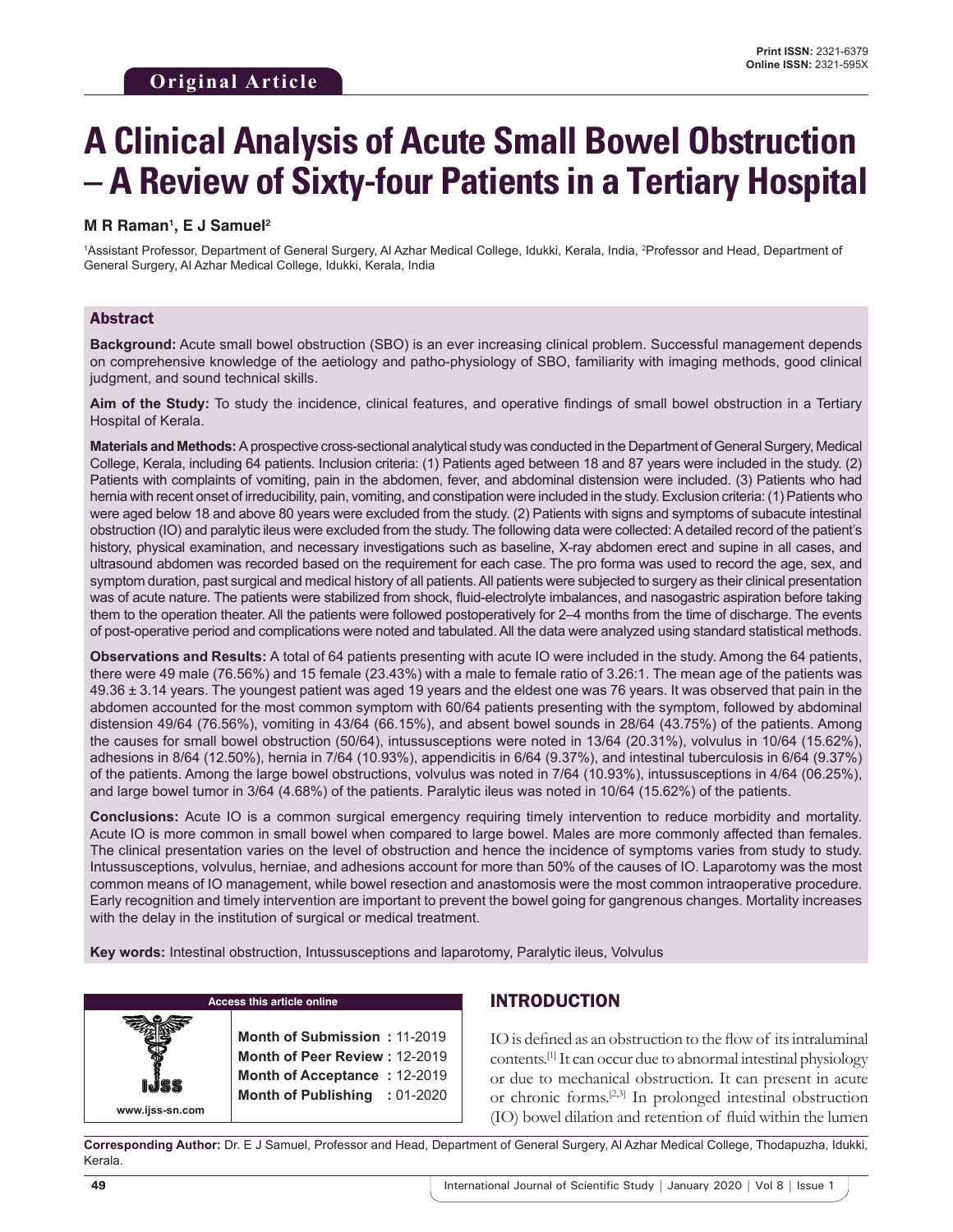proximal to the obstruction occurs, whereas distal to the obstruction, its luminal contents pass down the bowel decompressing it. In extreme cases of IO bowel dilation or strangulation occur leading to impaired perfusion to the resulting in necrosis or perforation of the bowel. Such complications increase the mortality associated with small bowel obstruction.[4] The most common causes of mechanical small bowel obstruction are post-operative adhesions and hernias. Other etiologies are diseases intrinsic to the wall of the small intestine (e.g., tumors, stricture, and intramural hematoma) and processes that cause intraluminal obstruction (e.g., intussusceptions, gallstones, and foreign bodies),[5] emergency operation being defined as those types of surgeries that should be performed by necessity within 24 h of a patient's admission, or within 24 h of the development of a specific complication.[5] Of all IO cases, mechanical IO forms an important part of pathologies that necessitate emergency surgical interventions in parts of Asia, including India, Iran, and Pakistan.[5-7] Recurrence of IO may occur in about 12% of patients after primary conservative treatment and in between 8% and 32% of patients after operative management for adhesive bowel obstruction.[3,7] IO occurs in 80% of cases in the small bowel, while in 20% of cases, it occurs in the large intestine.[1] The four cardinal features of IO are: Colicky abdominal pain, distension, vomiting, and constipation. The presentation of these symptoms is affected by the site and type of obstruction.<sup>[4,8]</sup> In simple IO, apart from luminal flow obstruction, there is no compromise of its vascular supply.[9] However, important and progressive changes occur in the bacteriologic content of obstructed bowel; gas accumulates with altered volume and composition above obstruction, changes in circulation of the distended bowel, and changes in the complex fluid and electrolyte fluxes.<sup>[10]</sup> When strangulation complicates the situation such pathological changes are augmented by the progressive vascular changes in the affected intestine and its mesentery and eventually lead to toxemia associated with actual death of gut wall.[11] Initial gaseous distension is due to significant overgrowth of both aerobic and anaerobic bacteria producing considerable gas. Swallowed air constitutes the largest sum of intestinal air whose constituents are nitrogen  $(80%)$  followed by hydrogen sulfide.<sup>[12]</sup> The reason for fluid accumulates above the level of obstruction is partly due to deprivation of absorptive surface of the intestine distal to the occlusion and partly due to alteration in fluid and electrolytes across gut wall above the obstruction.[13] Due to edema and inflammation in the obstructed intestine, absorption of 24 h secretions amounting to 7–8 l (gastric, biliary, pancreatic, and small intestinal secretions) pour into it resulting in sequestration of fluid from the circulation and due to lack of surface for absorption. The bacteria multiply rapidly and the toxins released cause toxemia. Toxemia leads to severe dehydration and electrolytic imbalance.<sup>[14]</sup> Early recognition of intestinal strangulation in patients

with mechanical bowel obstruction is important to decide whether to perform an emergency surgery or to allow safe nonoperative management of carefully selected patients.[15-18] Close and careful clinical evaluation, in conjunction with laboratory and radiologic studies, is essential for the decision making in proper management of patients with acute mechanical bowel obstruction;[19] a pre-operative diagnosis of bowel strangulation cannot be made or excluded reliably by any known parameter, combinations of parameters, or by experienced clinical judgment.[20-22] The mainstay of treatment in IO includes gastroduodenal suction, intravenous fluid administration, and operative correction. In this context, a prospective clinical study was conducted to highlight the common causes of IO, its clinical features, causes, and role of early surgical intervention.

Type of Study: A cross sectional prospective analytical study

Institute of Study: Department of General Surgery, Kerala

Period of study: June 2018 to December 2019.

## MATERIALS AND METHODS

A prospective cross-sectional analytical study was conducted in the Department of General Surgery, Al Azhar Medical College, Thodapuzha, Kerala, including 64 patients. An ethical committee clearance certificate was obtained before the commencement of the study; an ethical committee approved consent pro forma was used for the study.

#### **Inclusion Criteria**

(1) Patients aged between 18 and 87 years were included in the study. (2) Patients with complaints of vomiting, pain in the abdomen, fever, and abdominal distension were included in the study. (3) Patients who had hernia with recent onset of irreducibility, pain, vomiting, and constipation were included in the study.

#### **Exclusion Criteria**

(1) Patients who were aged below 18 and above 80 years were excluded from the study. (2) Patients with signs and symptoms of subacute IO and paralytic ileus were excluded from the study. For all the patients data collection included – a detailed record of the patient`s history, physical examination, and necessary investigations such as baseline, X-ray abdomen erect and supine in all cases, ultrasound abdomen, CT scan abdomen with or without contrast were recorded based on the requirement for each case. The pro forma was used to record the age, sex, and symptom duration in the past surgical and medical history of all patients. All patients were subjected to surgery as their clinical presentation was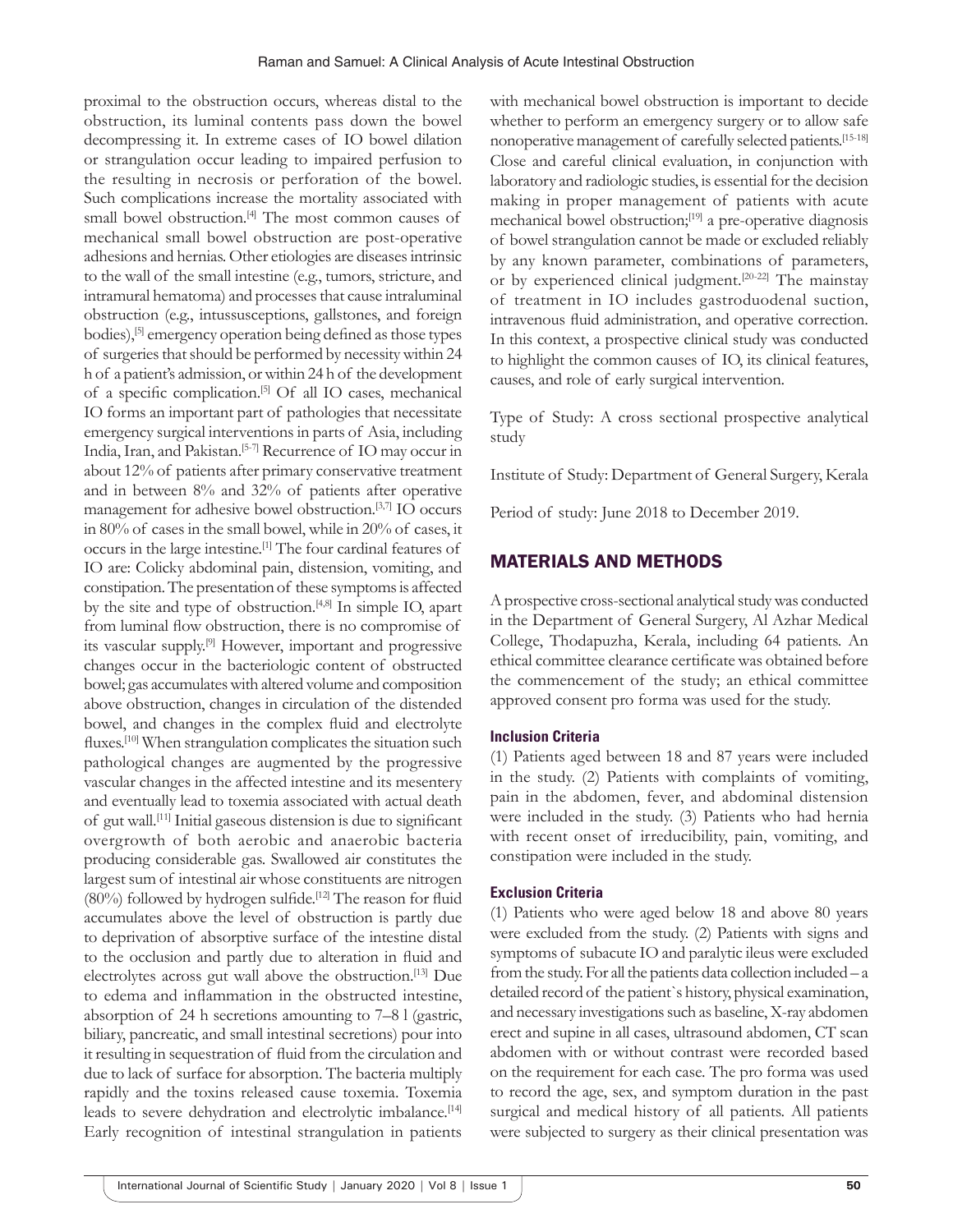of acute nature. The patients were stabilized from shock, fluid-electrolyte imbalances, and nasogastric aspiration before taking them to the operation theater. All the patients were followed postoperatively for 2–4 months from the time of discharge. The events of post-operative period and complications were noted and tabulated. All the data were analyzed using standard statistical methods.

# OBSERVATIONS AND RESULTS

A total of 64 patients attending the department of general surgery of a tertiary teaching hospital and presenting with acute IO were included in this study. Among the 64 patients, there were 49 male (76.56%) and 15 female (23.43%) with a male to female ratio of 3.26:1. The mean age of the patients was  $49.36 \pm 3.14$  years. The youngest patient was aged 19 years and the eldest one was 76 years. Distribution of the patients according to their age groups and gender was tabulated in Table 1.

The symptoms and signs with which these 64 patients were presented to the emergency room were noted in the pro forma and analyzed and tabulated in Table 2. In the study, it was observed that pain in the abdomen accounted for the most common symptom with 60/64 patients presenting with the symptom, followed by abdominal distension 49/64 (76.56%), vomiting in 43/64 (66.15%), and absent bowel sounds in 28/64 (43.75%) of the patients.

The types of IO and its prevalence were noted and tabulated in Table 3. Mechanical obstruction was noted in 54/64 (84.375) of the patients and paralytic ileus was noted in 10/64 (15.62%) of the patients. Small bowel obstruction was noted in 50/64 (78.12%) and large bowel obstruction was noted in 14/64 (21.87%) of the patients. The previous history of IO was noted in 37/64 (57.81%) of then patients. Previous history and surgery of adhesions were noted in 48/64 (75%) of the patients [Table 3].

Analysis of the study showed that among the causes for small bowel obstruction (50/64), intussusceptions were noted in 13/64 (20.31%), volvulus in 10/64 (15.62%), adhesions in 8/64 (12.50%), hernia in 7/64 (10.93%), appendicitis in 6/64 (9.37%), and intestinal tuberculosis (TB) in 6/64 (09.37%) of the patients. Among the large bowel obstructions, volvulus was noted in 7/64 (10.93%), intussusceptions in 4/64 (06.25%), and large bowel tumor in 3/64 (4.68%) of the patients. Paralytic ileus was noted in  $10/64$  (15.62%) of the patients [Table 4].

Among the various methods of surgical and medical management strategies used in the study showed that small bowel obstruction management was done by resection and

| Table 1: The age and gender distribution (n-64) |                    |                      |  |
|-------------------------------------------------|--------------------|----------------------|--|
| Age group (years)                               | Male - 49 (76.56%) | Female - 15 (23.43%) |  |
| $18 - 27$                                       | $5 - (10.20)$      | $2 - (13.33)$        |  |
| $28 - 37$                                       | $7 - (14.28)$      | $2 - (13.33)$        |  |
| $38 - 47$                                       | $11 - (22.44)$     | $3 - (20)$           |  |
| $48 - 57$                                       | $13 - (26.53)$     | $2 - (13.33)$        |  |
| $58 - 67$                                       | $6 - (12.24)$      | $2 - (13.33)$        |  |
| 68-77                                           | $2 - (04.08)$      | $1 - (06.66)$        |  |
| $78 - 87$                                       | $1 - (02.04)$      | $3 - (20)$           |  |

### **Table 2: The symptoms and signs of the subjects in the study (***n***‑64)**

| <b>Symptoms and signs</b> | No. of cases | <b>Total percentage</b> |
|---------------------------|--------------|-------------------------|
| Pain abdomen              | 60           | 92.30                   |
| Vomiting                  | 43           | 66.15                   |
| <b>Tenderness</b>         | 26           | 40.62                   |
| Abdominal distention      | 49           | 76.56                   |
| Constipation              | 12           | 18.75                   |
| Increased bowel sounds    | 16           | 25                      |
| Absent bowel sounds       | 28           | 43.75                   |
| Decreased bowel sounds    | 21           | 32.81                   |
| Groin swelling            | 10           | 15.62                   |
| Guarding+Rigidity         | 22           | 34.37                   |
| Palpable mass             | 09           | 14.06                   |

| <b>Observation</b>              | Number (%) |
|---------------------------------|------------|
| Type of obstruction             |            |
| Mechanical                      | 54 (84.37) |
| Paralytic ileus                 | 10 (15.62) |
| IO and its prevalence           |            |
| Small bowel obstruction         | 50 (78.12) |
| Large bowel obstruction         | 14 (21.87) |
| Previous history of obstruction |            |
| N <sub>0</sub>                  | 37 (57.81) |
| Yes                             | 27 (42.18) |
| Previous history of adhesion    |            |
| <b>No</b>                       | 48 (75)    |
| Yes                             | 16 (25)    |

## **Table 4: The causes of intestinal obstruction in the study (***n***‑64)**

| <b>Cause of obstruction</b>  | Number (%) |
|------------------------------|------------|
| Small bowel intussusceptions | 13 (20.31) |
| Small bowel volvulus         | 10 (15.62) |
| Adhesions                    | 8(12.50)   |
| Hernia                       | 7(10.93)   |
| Appendicitis                 | 6(9.37)    |
| Intestinal tuberculosis      | 6(9.37)    |
| Large bowel volvulus         | 7(10.93)   |
| Large bowel intussusceptions | 4(6.25)    |
| Large bowel tumor            | 3(4.68)    |
| Paralytic ileus              | 10 (15.62) |

anastomosis of the bowel in  $11/64$  (17.18%), adhesiolysis in 10/64 (15.62%), hernia repair in 7/64 (10.93%), band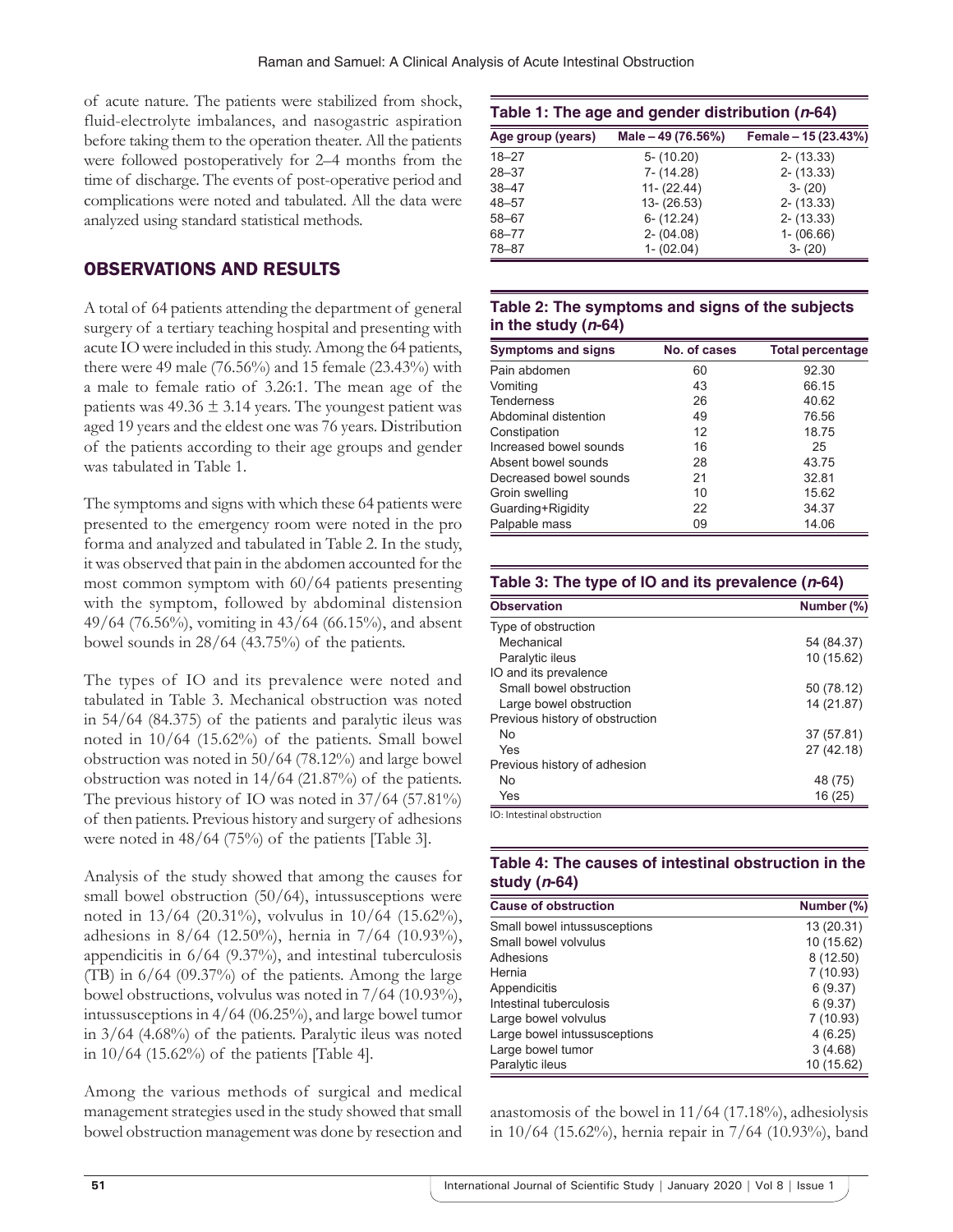| Table 5: The surgical and medical management |  |
|----------------------------------------------|--|
| modalities used in the study $(n-64)$        |  |

| Operative findings and/or medical<br>management | Number of cases (%) |  |
|-------------------------------------------------|---------------------|--|
| Resection and anastomosis                       | 11 (17.18)          |  |
| Adhesiolysis                                    | 10 (15.62)          |  |
| Hernia repair                                   | 7(10.93)            |  |
| <b>Band release</b>                             | 6(9.37)             |  |
| Milking                                         | 7(10.93)            |  |
| Colostomy                                       | 5(7.81)             |  |
| Derotation and sigmoidopexy                     | 4(6.25)             |  |
| Paralytic ileus                                 | 10 (15.62)          |  |

release in 6/64 (9.37%), and milking in 7/64 (10.93%) of the patients. Large bowel obstruction was managed by colostomy in 5/64 (7.81%) and derotation and sigmoidopexy in 4/64 (6.25%) of the patients. All the 10/64 patients with paralytic ileus were managed by conservative medical management [Table 5].

Among the 64 patients, two patients developed complications; one patient died due to septicemia and another due to respiratory infection (Pneumonia). The remaining 62 patients were followed up for 4 months without complications or recurrences.

# **DISCUSSION**

This prospective cross-sectional analytical study was conducted between June 2018 and December 2019 in the department of general surgery of a teaching hospital, wherein the total number of out patient department patients attending was 12,841. This revealed the prevalence of IO to be 4.98% among all surgical patients admitted to surgical ward. All over the world, the prevalence rate of acute abdomen due to IO is estimated to be 1 % of all hospitalizations, 3 % of emergency surgical admissions to general hospitals, and 4 % of major colostomies are secondary to IO.[23] The incidence of IO is less common in the United States of America and Western Europe, whereas it is common in India, Pakistan, and other tropical countries.[24] IO is the leading cause of acute abdomen in several African countries, including Ethiopia.<sup>[7,25]</sup> Review of literature shows that there are wide variations in the prevalence of IO throughout the world depending on ethnicity, age group, dietary habits, and geographic location, among other factors; it varies from country to country and area to area in the same country.[23] The incidence of IO in this study showed that there were 49male (76.56%) and 15 female (23.43%) with a male to female ratio of 3.26:1. The mean age of the patients was  $49.36 \pm 3.14$  years. Fuzan<sup>[26]</sup> reported the mean age of 56 years. In a similar study by Souvik *et al*. and Budharaja et al.,<sup>[27,28]</sup> the gender discrepancy with males outnumbering females by a huge margin was observed (4:1). They concluded that it can be possibly due to a large number

of their patients had obstructed inguinal hernia, and in their country, they mostly have males who suffer from this condition. Furthermore, women in rural India are mostly housewives which limit their exposure to tubercle bacilli in contrast to males. Furthermore, volvulus and malignant disease of the gastrointestinal tract are more common in males as compared to females. In this study, it was observed that pain in the abdomen accounted for the most common symptom with 60/64 patients presenting with the symptom, followed by abdominal distension 49/64 (76.56%), vomiting in 43/64 (66.15%), and absent bowel sounds in 28/64 (43.75%) of the patients. In similar studies reviewed in the literature, it was found that Budharaja et al.<sup>[28]</sup> reported that symptoms in the order of frequency were pain abdomen 95%, distention of abdomen 82%, vomiting 75%, and absolute constipation 50% constituting acute IO. Al Salamah et al.<sup>[29]</sup> in their study reported that symptoms in the order of frequency were pain abdomen 90%, distention of abdomen 80%, vomiting 72%, and absolute constipation 45% constituting acute IO. Analysis of the study showed that among the causes for small bowel obstruction (50/64), intussusceptions were noted in 13/64 (20.31%), volvulus in 10/64 (15.62%), adhesions in 8/64 (12.50%), hernia in 7/64 (10.93%), appendicitis in 6/64  $(9.37\%)$ , and intestinal TB in  $6/64$   $(9.37\%)$  of the patients. Among the large bowel obstructions, volvulus was noted in  $7/64$  (10.93%), intussusceptions in  $4/64$  (6.25%), and large bowel tumor in 3/64 (4.68%) of the patients. Paralytic ileus was noted in 10/64 (15.62%) of the patients [Table 4]. Duron *et al.*<sup>[30]</sup> observed that adhesions were the cause for IO in 25.5%, whereas Ti and Yong reported post-operative adhesions and bands to the cause for IO in 23.8%.[31] Fuzan *et al*. from their study of 582 patients concluded that in 246 (42.2%) patients, the cause for IO was adhesions due to the previous operations.[26] In the series study by Sarr *et al*. [18] showed that hernia-related strangulation was present in 42% patients, whereas Ramachandran<sup>[32]</sup> reported  $38.6\%$ of overall incidence of strangulated small bowel obstruction with 21.4% of obstructed hernia in adults. Budharaja *et al*. [28] from his study concluded that the etiology of IO was common secondary to obstructed hernia (small bowel and large bowel) and it accounted for 33%. In his study, the incidence of gangrene was up to 22%. Sankaran<sup>[33]</sup> from his study of patients with volvulus observed that sigmoid volvulus was common accounting to 50% of cases, whereas Budharaja et al.<sup>[28]</sup> observed that 18.2% of IO was due to volvulus and in that 11.9% was due to small bowel volvulus and 6.19% due to large bowel volvulus. In a study by Sarkar and Sarkar,<sup>[34]</sup> 31% of IO patients required bowel resection due to gangrene, whereas Roggo and Ottinger<sup>[35]</sup> in their series observed twisted segment resulting in gangrenous bowel in 46% of patients. Ti and Yong[31] noted that carcinoma of descending colon and rectum constituted 37.2% of their cases resulting in IO. Among them, ascending colon and cecum constituted to 9.8%. Ti and Yong[31] observed from